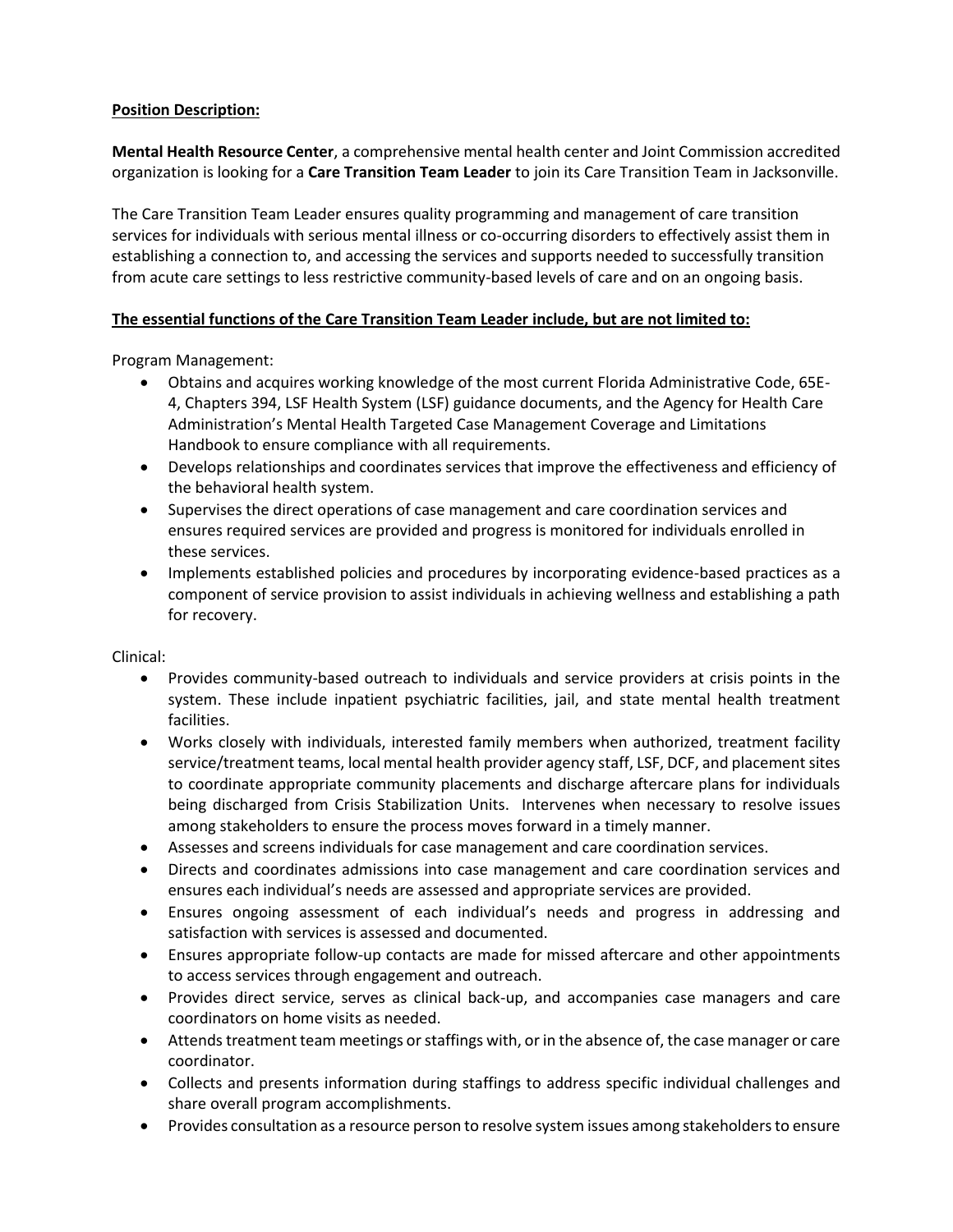resolution of challenging situations.

 Provides education about services provided by MHRC, mental illness, recovery, and community resources.

Administrative:

- Compiles and submits monthly program reports and other reports as assigned.
- Maintains a system to track hospitalizations and other identified data both pre and post enrollment to demonstrate program outcomes.
- Provides information on case management and care coordination services through public presentations, program brochures, and other forums.
- Attends and participates in local meetings and conference calls on care coordination to remain current on issues, activities, and trends.

Staff Monitoring:

- Monitors staff productivity and direct services to ensure quality services and compliance with standards.
- Facilitates recruitment, hiring, orientation, retention, evaluation, peer reviews and employee relations in coordination with supervisor and the Human Resource Department.
- Performs regular supervision of staff through individual sessions and staff meetings.

### **Position Requirements**:

In order to be considered, a candidate must have a Bachelor's Degree in Social Work or a related Human Services field from an accredited university or college (a related Human Services field is defined as one in which 30 hours of course work includes the study of human behavior and development), three years of experience working with adults experiencing serious mental illness, and one year supervisory experience.

#### **or**

Master's degree from an accredited university or college with a major in counseling, social work, psychology, criminal justice or a related Human Services field (a related Human Service field is one in which major course work includes the study of human behavior or development), one year experience working with adults experiencing serious mental illness and one year supervisory experience required.

Proficiency in the RBHS/MHRC Electronic Health Records (EHR) and Patient Information System demonstrated within three months of employment.

Proficiency in Microsoft Office, Outlook and use of the Internet required.

Must meet Frequent Drivers requirements, including a valid Florida driver's license, and insurance coverage equal to or exceeding 50,000/100,000/50,000 split limits.

Requires the ability to travel to satellite facilities, community agencies, and to make contact with individuals by performing home visits or community outreach.

Strong communication skills are essential and this individual must be able to interact appropriately with internal and external customers, including patients, families, caregivers, community service providers, supervisory staff and other department professionals.